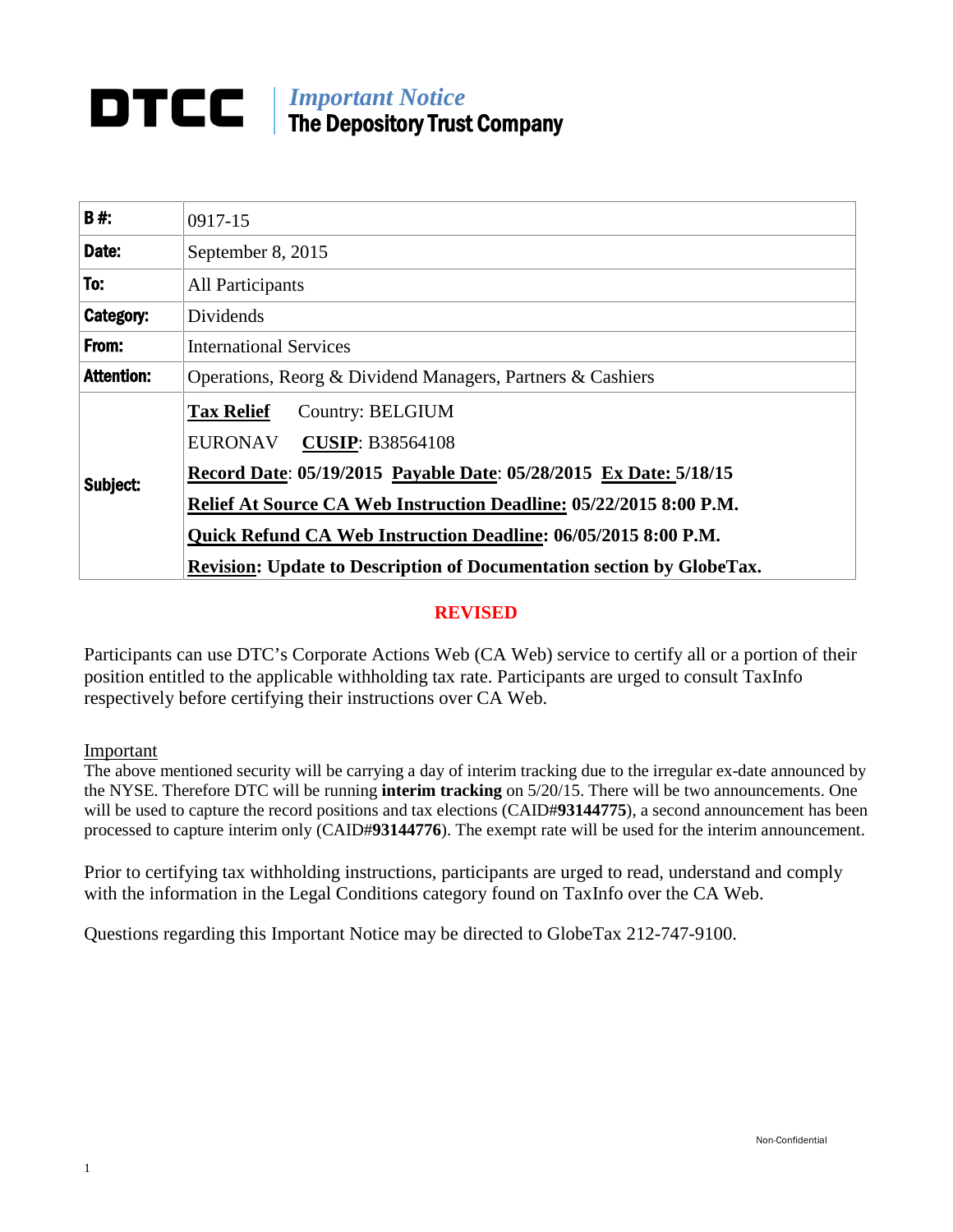*Important Legal Information: The Depository Trust Company ("DTC") does not represent or warrant the accuracy, adequacy, timeliness, completeness or fitness for any particular purpose of the information contained in this communication, which is based in part on information obtained from third parties and not independently verified by DTC and which is provided as is. The information contained in this communication is not intended to be a substitute for obtaining tax advice from an appropriate professional advisor. In providing this communication, DTC shall not be liable for (1) any loss resulting directly or indirectly from mistakes, errors, omissions, interruptions, delays or defects in such communication, unless caused directly by gross negligence or willful misconduct on the part of DTC, and (2) any special, consequential, exemplary, incidental or punitive damages.*

*To ensure compliance with Internal Revenue Service Circular 230, you are hereby notified that: (a) any discussion of federal tax issues contained or referred to herein is not intended or written to be used, and cannot be used, for the purpose of avoiding penalties that may be imposed under the Internal Revenue Code; and (b) as a matter of policy, DTC does not provide tax, legal or accounting advice and accordingly, you should consult your own tax, legal and accounting advisor before engaging in any transaction.*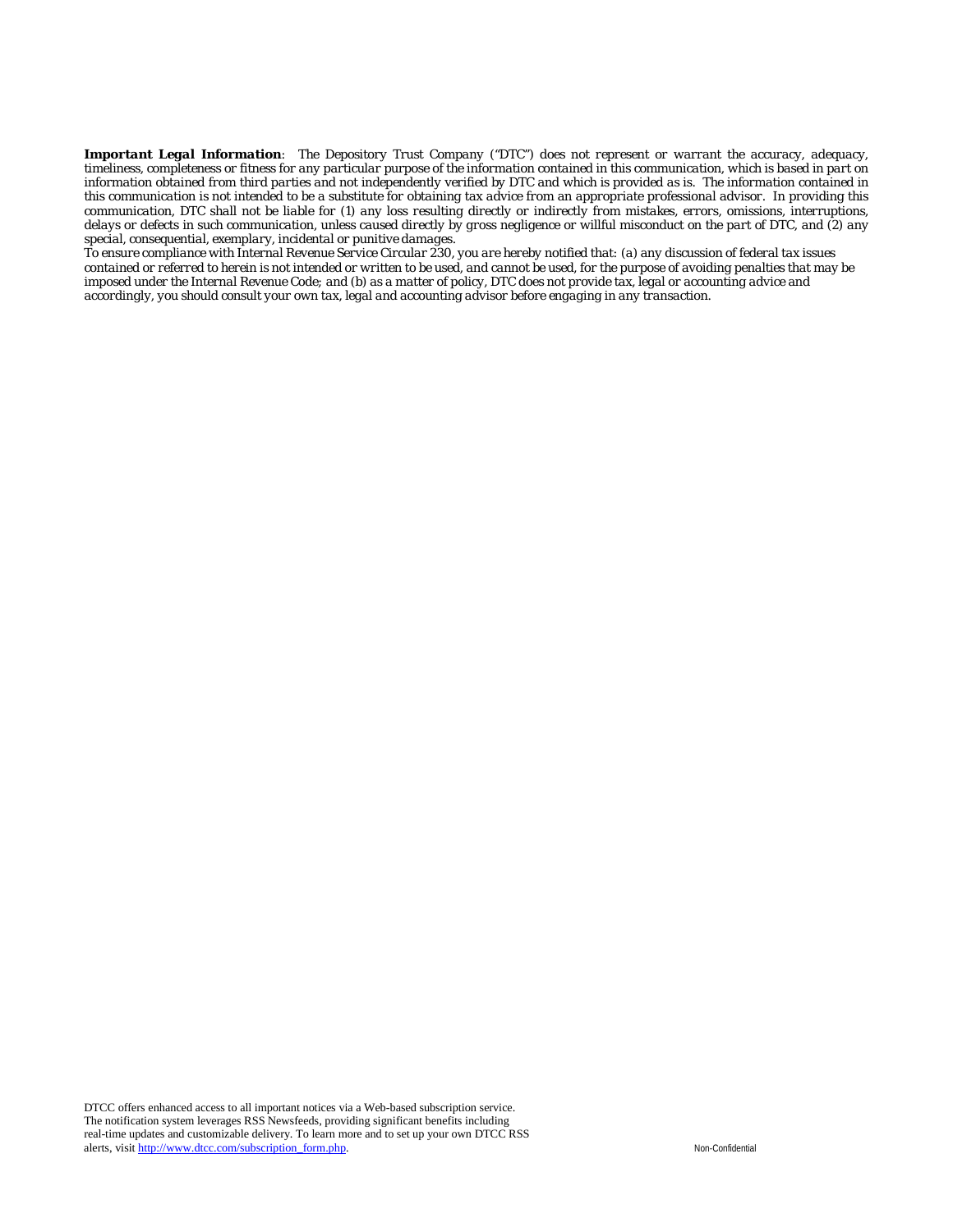# **GLOBETAX**

**Euronav** has announced a dividend of \$0.25 per share to shareholders of record on May 19, 2015.

Participants can use DTC's Corporate Actions Web (CA Web) instructions tab to certify all or a portion of their position entitled to the applicable withholding tax rate. Use of these instruction methods will permit entitlement amounts to be paid through DTC. By electing, Participants agree to the Agreements, Representations and Indemnification below.

On pay date, all U.S. holders will have the opportunity to receive their full treaty benefits as outlined in the "Relief at Source / Quick Refund Eligibility Matrix". All non-U.S. holders and uncertified holders will receive this dividend net of the full Belgian statutory withholding tax of 25% withholding tax of 25% with the possibility to reclaim as outlined in the "Long Form Eligibility Matrix".

| <b>DIVIDEND EVENT DETAILS</b>             |                      |  |  |
|-------------------------------------------|----------------------|--|--|
| <b>COUNTRY OF</b><br>ISSUANCE             | <b>BELGIUM</b>       |  |  |
| COMPANY                                   | EURONAV              |  |  |
| CUSIP#                                    | B38564108            |  |  |
| TRANSFER AGENT                            | <b>COMPUTERSHARE</b> |  |  |
| RECORD DATE                               | MAY 19, 2015         |  |  |
| PAY DATE                                  | MAY 28, 2015         |  |  |
| <b>GROSS DIVIDEND</b><br>RATE ON PAY DATE | \$0.25               |  |  |
| STATUTORY<br>WITHHOLDING RATE             | 25%                  |  |  |

| <b>FEES &amp; DEADLINES</b>       |                                                                 |                                 |                             |                                                                                  |                                                               |  |
|-----------------------------------|-----------------------------------------------------------------|---------------------------------|-----------------------------|----------------------------------------------------------------------------------|---------------------------------------------------------------|--|
| <b>FILING METHOD</b>              | <b>BATCH</b>                                                    | <b>PAYMENT</b><br><b>METHOD</b> | <b>TAX RELIEF</b><br>FEE.   | <b>MINIMUM SERVICE</b><br><b>CHARGE PER</b><br><b>BENEFICIAL</b><br><b>OWNER</b> | <b>FINAL SUBMISSION</b><br><b>DEADLINE</b><br>(ALL TIMES EST) |  |
| <b>RELIEF AT</b><br><b>SOURCE</b> | PAYMENT ON PAY<br><b>DATE</b>                                   | <b>VIA DTC</b>                  | \$0.005 PER<br><b>SHARE</b> | N/A                                                                              | MAY 22, 2015<br>8PM EST                                       |  |
| <b>QUICK REFUND</b>               | <b>APPROXIMATE</b><br><b>PAYMENT ON</b><br><b>JUNE 11, 2015</b> | <b>VIA DTC</b>                  | \$0.005 PER<br><b>SHARE</b> | N/A                                                                              | <b>JUNE 5, 2015</b><br>8PM EST                                |  |
| <b>LONG FORM</b>                  | POST PAY DATE,<br><b>ONGOING</b>                                | <b>CHECK</b>                    | \$0.005 PER<br><b>SHARE</b> | \$25                                                                             | <b>OCTOBER 31, 2019</b><br>8PM EST                            |  |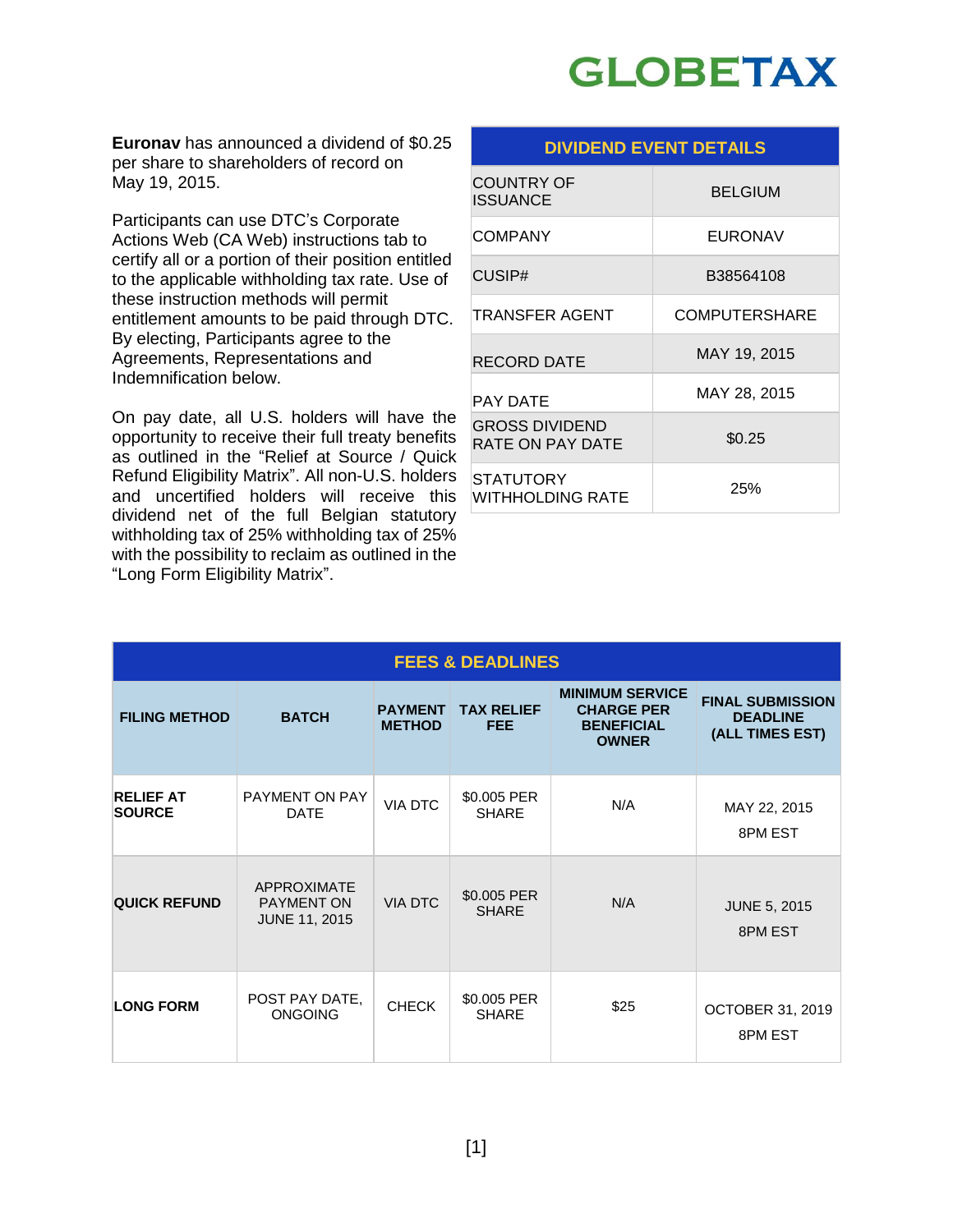| <b>RELIEF AT SOURCE / QUICK REFUND ELIGIBILITY MATRIX</b>                                                                                                                                                                                              |                               |                                                                                                                                                                                                                                                                              |                                                                                                                                                                                                                                                                                                                             |  |  |
|--------------------------------------------------------------------------------------------------------------------------------------------------------------------------------------------------------------------------------------------------------|-------------------------------|------------------------------------------------------------------------------------------------------------------------------------------------------------------------------------------------------------------------------------------------------------------------------|-----------------------------------------------------------------------------------------------------------------------------------------------------------------------------------------------------------------------------------------------------------------------------------------------------------------------------|--|--|
| <b>RATE</b><br><b>DESCRIPTION</b>                                                                                                                                                                                                                      | <b>RECLAIM</b><br><b>RATE</b> | <b>ELIGIBLE RESIDENTS</b>                                                                                                                                                                                                                                                    | <b>DOCUMENTATION REQUIRED</b>                                                                                                                                                                                                                                                                                               |  |  |
| <b>UNFAVORABLE –</b><br>25%                                                                                                                                                                                                                            | 0%                            | NON-U.S. RESIDENTS                                                                                                                                                                                                                                                           | <b>NONE</b>                                                                                                                                                                                                                                                                                                                 |  |  |
| <b>FAVORABLE -</b><br>15%                                                                                                                                                                                                                              | 10%                           | <b>U.S. INDIVIDUALS</b><br>(INCLUDING IRAs &<br>SEP <sub>s</sub> )<br><b>U.S. CHARITIES</b><br><b>U.S. POLITICAL</b><br>SUBDIVISION OR<br><b>LOCAL AUTHORITIES</b><br><b>U.S. CORPORATIONS</b><br><b>U.S. OTHER ENTITIES</b><br>(S-CORP,<br>PARTNERSHIP, TRUST<br>OR ESTATE) | <b>ESP SUBMISSION OR</b><br>1. COVER LETTER (EXHIBIT B)<br>AUTHORIZATION LETTER (SIGNED BY<br>2.<br>BENEFICIAL OWNER OR DTC<br>PARTICIPANT WITH POA) (EXHIBIT E)<br>3. FORM DIV 276 (EXHIBIT F)<br>ORIGINAL IRS FORM 6166 (YEAR<br>4.<br>2015)<br>5. CERTIFICATE OF DIVIDEND<br>PAYMENT (EXHIBIT D)<br>6. POWER OF ATTORNEY |  |  |
| $EXEMENT - 0%$                                                                                                                                                                                                                                         | 25%                           | <b>U.S. PENSIONS</b><br>UNDER IRS SECTIONS<br>$401(a)$ and $501(a)$                                                                                                                                                                                                          | <b>ESP SUBMISSION OR</b><br>1. COVER LETTER (EXHIBIT B)<br>AUTHORIZATION LETTER (SIGNED BY<br>2.<br>BENEFICIAL OWNER OR DTC<br>PARTICIPANT WITH POA) (EXHIBIT E)<br>ANNEXE 26 (EXHIBIT C)<br>3.<br>ORIGINAL IRS FORM 6166 (YEAR<br>4.<br>2015)<br>5. CERTIFICATE OF DIVIDEND<br>PAYMENT (EXHIBIT D)<br>6. POWER OF ATTORNEY |  |  |
| PARTICIPATING IN RELIEF AT SOURCE IS WHOLLY VOLUNTARY AND DISCRETIONARY, HOWEVER, IT IS<br>THE ONLY WAY TO OBTAIN THE REDUCED WITHHOLDING TAX RATE ON THE PAYABLE DATE.                                                                                |                               |                                                                                                                                                                                                                                                                              |                                                                                                                                                                                                                                                                                                                             |  |  |
| N.B.: EFFECTIVE JANUARY 1, 2013, DUE TO THE AMENDMENT OF THE ROYAL DECREE EXECUTING THE<br>BELGIAN INCOME TAX CODE ARTICLE 106 PARAGRAPH 2 AND PARAGRAPH 4, ONLY PENSION FUNDS<br>ARE ENTITLED TO EXEMPTION FROM BELGIAN WITHHOLDING TAX ON DIVIDENDS. |                               |                                                                                                                                                                                                                                                                              |                                                                                                                                                                                                                                                                                                                             |  |  |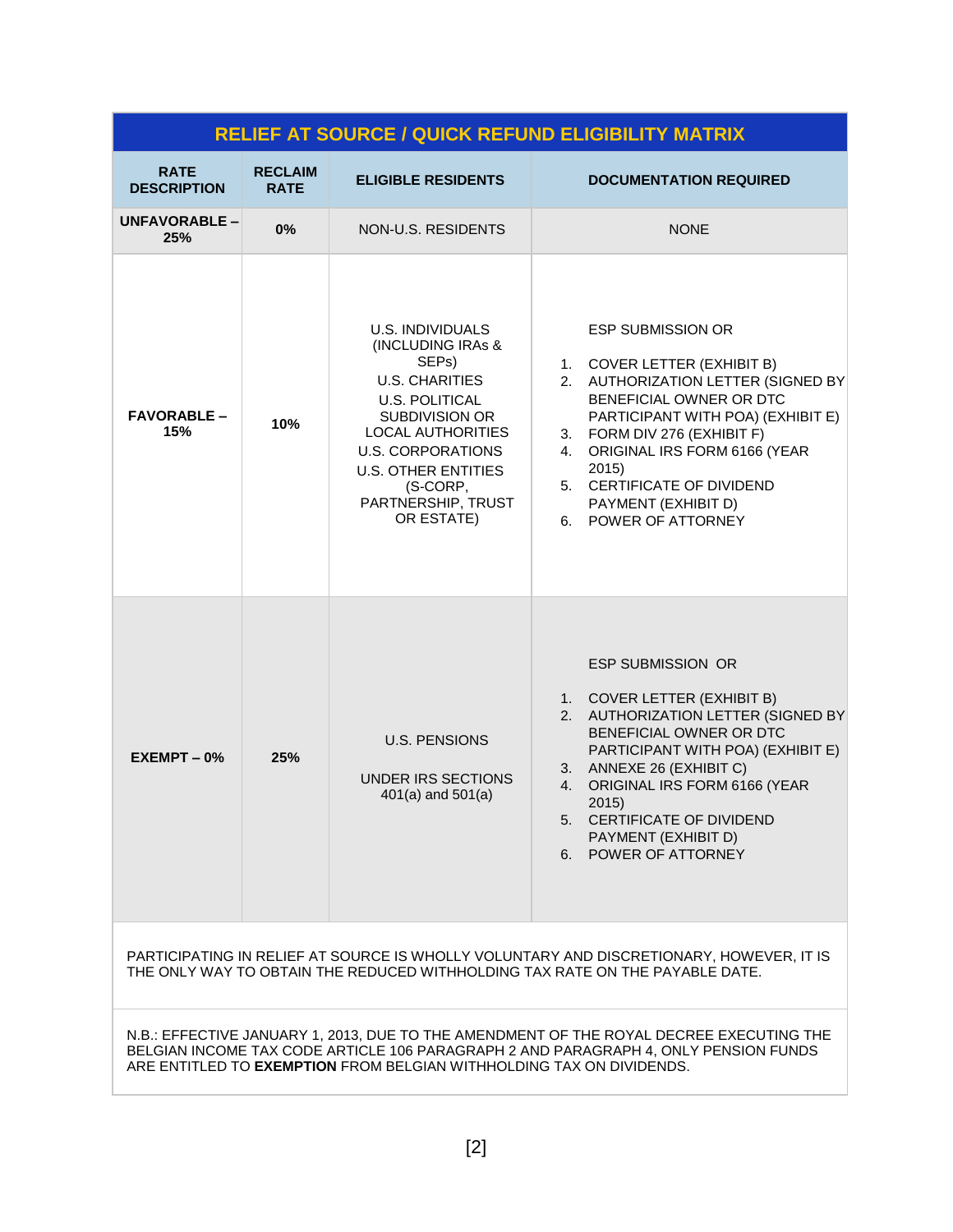| <b>LONG FORM ELIGIBILITY MATRIX</b>         |                               |                                                                                                                                                                            |                                                                                                                                                                                                                                                                                                                                                        |  |  |
|---------------------------------------------|-------------------------------|----------------------------------------------------------------------------------------------------------------------------------------------------------------------------|--------------------------------------------------------------------------------------------------------------------------------------------------------------------------------------------------------------------------------------------------------------------------------------------------------------------------------------------------------|--|--|
| <b>RATE DESCRIPTION</b>                     | <b>RECLAIM</b><br><b>RATE</b> | <b>ELIGIBLE RESIDENTS</b>                                                                                                                                                  | <b>DOCUMENTATION REQUIRED</b>                                                                                                                                                                                                                                                                                                                          |  |  |
| UNFAVORABLE $-25%$                          | 0%                            | NON-TREATY<br><b>COUNTRIES</b>                                                                                                                                             | <b>NONE</b>                                                                                                                                                                                                                                                                                                                                            |  |  |
| <b>FAVORABLE - 20 %</b><br><b>LONG FORM</b> | 5%                            | EGYPT, THAILAND, TURKEY                                                                                                                                                    | <b>ESP SUBMISSION OR</b><br><b>COVER LETTER (EXHIBIT B)</b><br>1.<br>AUTHORIZATION LETTER (SIGNED BY<br>2.<br>BENEFICIAL OWNER OR DTC<br>PARTICIPANT WITH POA) (EXHIBIT E)<br>CERTIFIED FORM DIV 276 (EXHIBIT F)<br>3.<br>CERTIFICATE OF DIVIDEND PAYMENT<br>4.<br>(EXHIBIT D)<br>POWER OF ATTORNEY<br>5.                                              |  |  |
| <b>FAVORABLE - 15%</b><br><b>LONG FORM</b>  | 10%                           | U.S. INDIVIDUALS (IRAs &<br>SEPs INCLUDED)<br><b>U.S. CHARITIES</b><br>U.S. CORPORATIONS<br><b>U.S. OTHER ENTITIES</b><br>(S-CORP. PARTNERSHIP.<br><b>TRUST OR ESTATE)</b> | <b>ESP SUBMISSION OR</b><br><b>COVER LETTER (EXHIBIT B)</b><br>1.<br>AUTHORIZATION LETTER (SIGNED BY<br>2.<br>BENEFICIAL OWNER OR DTC<br>PARTICIPANT WITH POA) (EXHIBIT E)<br>FORM DIV 276 (EXHIBIT F)<br>3.<br>ORIGINAL IRS FORM 6166 (YEAR 2015)<br>4.<br>CERTIFICATE OF DIVIDEND PAYMENT<br>5.<br>(EXHIBIT D)<br>POWER OF ATTORNEY<br>6.            |  |  |
| <b>FAVORABLE - 15 %</b><br><b>LONG FORM</b> | 10%                           | SEE APPENDIX A FOR LIST<br>OF TREATY COUNTRIES                                                                                                                             | <b>ESP SUBMISSION OR</b><br>PLEASE SEE<br>FAVORABLE - 20% LONG FORM<br><b>REQUIREMENTS ABOVE</b>                                                                                                                                                                                                                                                       |  |  |
| <b>FAVORABLE - 10 %</b><br><b>LONG FORM</b> | 15%                           | BAHRAIN, BULGARIA, CHINA,<br>CONGO, HUNGARY, KUWAIT,<br>MAURITIUS, MOROCCO,<br>RUSSIA, TAIWAN, UNITED ARAB<br><b>EMIRATES, UNITED KINGDOM</b>                              | <b>ESP SUBMISSION OR</b><br><b>PLEASE SEE</b><br>FAVORABLE - 20% LONG FORM<br><b>REQUIREMENTS ABOVE</b>                                                                                                                                                                                                                                                |  |  |
| EXEMPT-0%<br><b>LONG FORM</b>               | 25%                           | <b>U.S. PENSIONS</b><br>UNDER IRS SECTIONS<br>$401(a)$ , $501(a)$                                                                                                          | <b>ESP SUBMISSION OR</b><br><b>COVER LETTER (EXHIBIT B)</b><br>1.<br>AUTHORIZATION LETTER (SIGNED BY<br>2.<br>BENEFICIAL OWNER OR DTC<br>PARTICIPANT WITH POA) (EXHIBIT E)<br>ANNEXE 26 (EXHIBIT C)<br>3.<br>ORIGINAL IRS FORM 6166 (YEAR 2015)<br>4.<br>CERTIFICATE OF DIVIDEND PAYMENT<br>5.<br>(EXHIBIT D)<br>POWER OF ATTORNEY<br>6.               |  |  |
| $EXEMENT - 0%$<br><b>LONG FORM</b>          | 25%                           | QUALIFYING NON-U.S.<br>PENSIONS^, AND WORLD<br>EXEMPTS (I.E. GOVERNMENT<br>OF KUWAIT, GOVERNMENT OF<br>SINGAPORE)<br>^ SEE NOTE ON QUALIFYING<br>NON-U.S. PENSIONS BELOW   | <b>ESP SUBMISSION OR</b><br><b>COVER LETTER (EXHIBIT B)</b><br>1.<br>AUTHORIZATION LETTER (SIGNED BY<br>2.<br>BENEFICIAL OWNER OR DTC<br>PARTICIPANT WITH POA) (EXHIBIT E)<br>ANNEXE 26 (EXHIBIT C)<br>3.<br>ORIGINAL CERTIFICATE OF RESIDENCY<br>4.<br>(YEAR 2015)<br>CERTIFICATE OF DIVIDEND PAYMENT<br>5.<br>(EXHIBIT D)<br>POWER OF ATTORNEY<br>6. |  |  |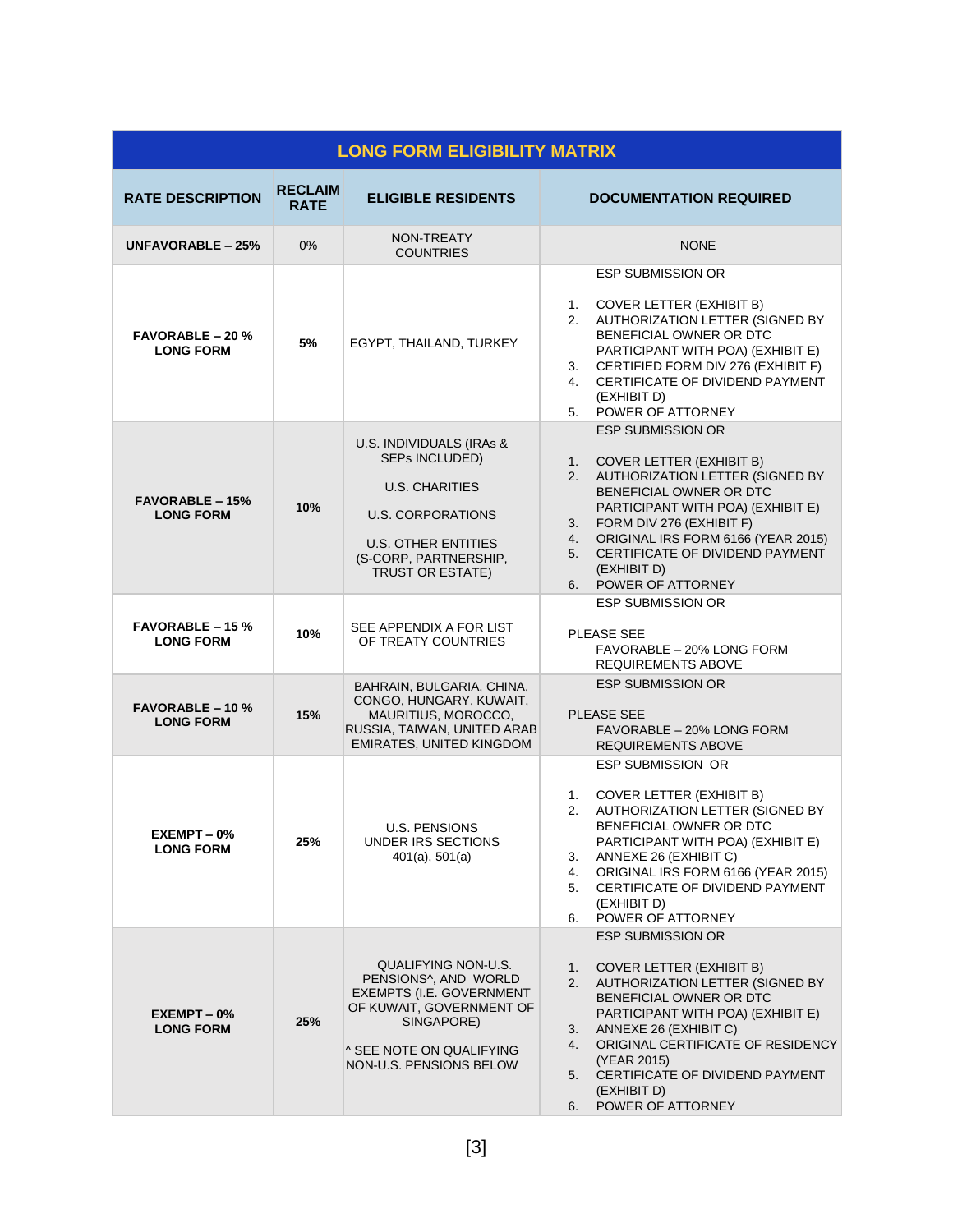# **NOTE ON QUALIFYING NON-U.S. PENSIONS**

**According to Belgium Statutory law, all foreign pension funds are exempt as long as certain conditions are met. The Exempt 0% rate applies on dividends paid to pension funds if they comply with the following cumulative conditions:**

- **They are non-resident,**
- **They are the Beneficial Owners of the income,**
- **They are tax exempt,**
- **They must have legal personality of which the only purpose is managing and investing funds for the purpose of paying pensions AND with a non-profit purpose in activities,**
- **They must not be under a contractual arrangement to pay the income to another entity.**

# **DESCRIPTION OF VARIOUS DOCUMENTATION**

| <b>DOCUMENT NAME</b>                                              | <b>DESCRIPTION</b>                                                                                                                                                                                                                                                                         | <b>ORIGINAL/COPY</b> | <b>SIGNATURE</b><br><b>REQUIREMENTS</b>                                                                             |
|-------------------------------------------------------------------|--------------------------------------------------------------------------------------------------------------------------------------------------------------------------------------------------------------------------------------------------------------------------------------------|----------------------|---------------------------------------------------------------------------------------------------------------------|
| <b>COVER LETTER</b><br>(EXHIBIT B)                                | COVER LETTER REQUIRED OF ALL CLAIMS<br>WHICH ADVISES GLOBETAX OF THE SALIENT<br>DETAILS OF THE CLAIM.                                                                                                                                                                                      | <b>ORIGINAL</b>      | DTC PARTICIPANT                                                                                                     |
| DIV 276 FORM*<br>(EXHIBIT F)                                      | THIS IS THE BELGIAN TAX FORM USED FOR<br>FILING PARTIAL REFUNDS.<br>* THIS FORM MUST BE STAMPED (CERTIFIED) BY<br>THE LOCAL TAX AUTHORITY-ONLY U.S. FORM<br>6166 MAY BE SUBMITTED AS A STAND-ALONE<br>DOCUMENT.                                                                            | <b>ORIGINAL</b>      | <b>DTC PARTICIPANT</b>                                                                                              |
| <b>ANNEXE 26</b><br>(EXHIBIT C)                                   | THIS IS A CERTIFICATE OF EXEMPTION AND IS<br>ONLY REQUIRED FOR THOSE SEEKING<br>EXEMPTION FROM BELGIUM WITHHOLDING TAX.                                                                                                                                                                    | <b>ORIGINAL</b>      | <b>DTC PARTICIPANT</b>                                                                                              |
| <b>IRS FORM 6166</b>                                              | ISSUED BY THE INTERNAL REVENUE SERVICE,<br>STATING THE NAME OF THE BENEFICIAL<br>OWNER. THE TAX YEAR MUST BE THE SAME AS<br>THE YEAR OF THE DIVIDEND PAYMENT.                                                                                                                              | <b>ORIGINAL</b>      | <b>IRS REPRESENTATIVE</b>                                                                                           |
| <b>POWER OF ATTORNEY</b><br>(POA)                                 | TWO POAS ARE REQUESTED IN ALL CASES<br>WHERE A DTC PARTICIPANT IS SIGNING ON<br>BEHALF OF THE BENEFICIAL OWNER ON THE<br>DIV 276 FORM, OR THE ANNEXE 26, POAS ARE<br>REQUIRED, ONE FROM THE BENEFICIAL<br>OWNER TO THE DTC PARTICIPANT<br>AND ONE FROM THE DTC PARTICIPANT TO<br>GLOBETAX. | <b>COPY</b>          | <b>BENEFICIAL OWNER</b><br>AND DTC PARTICIPANT                                                                      |
| <b>CERTIFICATION OF</b><br><b>DIVIDEND PAYMENT</b><br>(EXHIBIT D) | PROVIDES A BREAKDOWN OF THE DIVIDEND<br>PAYMENT. MUST BE SUBMITTED ON YOUR<br>COMPANY'S LETTERHEAD.                                                                                                                                                                                        | <b>ORIGINAL</b>      | DTC PARTICIPANT                                                                                                     |
| <b>AUTHORIZATION</b><br><b>LETTER (EXHIBIT E)</b>                 | ALLOWS GLOBETAX TO:<br>1. CREATE THE NECESSARY<br>DOCUMENTATION (FORM DIV 276 OR<br>ANNEXE 26)<br>2. CREATE CERTIFICATE OF DIVIDEND<br><b>PAYMENT</b><br>3. SUBMIT APPLICATION ON BEHALF OF<br>THE BENEFICIAL OWNER AND<br>4. RECEIVE THE REIMBURSEMENT<br><b>AMOUNT</b>                   | <b>ORIGINAL</b>      | <b>BENEFICIAL OWNER</b><br><b>OR</b><br>DTC PARTICIPANT<br>(WITH ADDITIONAL POA<br><b>FROM BENEFICIAL</b><br>OWNER) |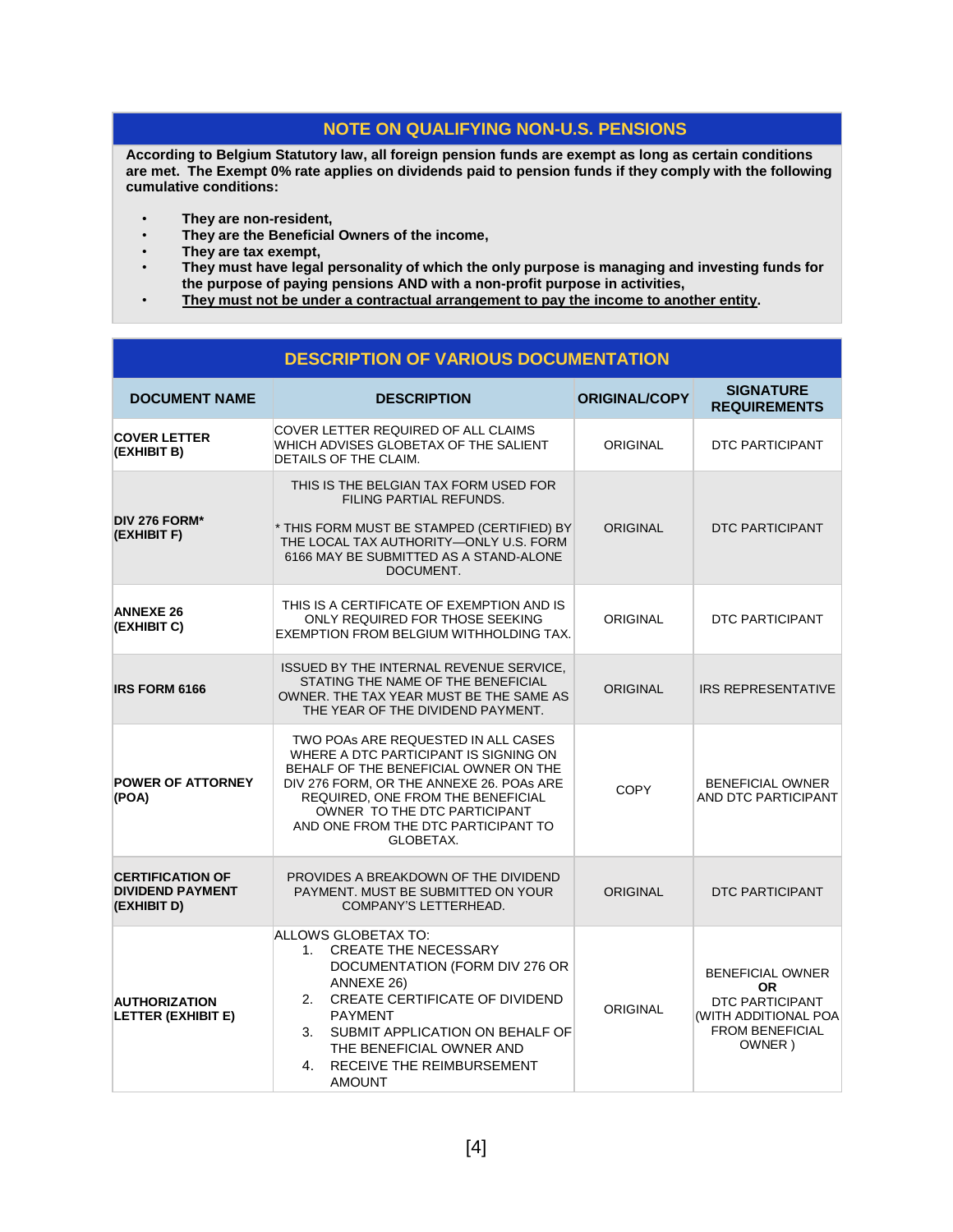| <b>CONTACT DETAILS</b>      |                                 |  |  |
|-----------------------------|---------------------------------|--|--|
| <b>PRIMARY CONTACT</b>      | STEPHANIE URUGUTIA              |  |  |
| DOMESTIC PHONE / FAX (U.S.) | 1-855-849-3079                  |  |  |
| INTERNATIONAL PHONE / FAX   | 1-212-747-9100 / 1-212-747-0029 |  |  |
| <b>EMAIL ADDRESS</b>        | STEPHANIE URUGUTIA@GLOBETAX.COM |  |  |
| <b>COMPANY</b>              | <b>GLOBETAX</b>                 |  |  |
| STREET ADDRESS              | 90 BROAD STREET 16TH FLOOR      |  |  |
| CITY/STATE/ZIP              | NEW YORK, NY 10004              |  |  |
| ADDITIONAL CONTACTS         | TROY DRAYTON                    |  |  |

# **ESP**

**powered by GLOBETAX** 

**GlobeTax now offers ESP to simplify the transmission of beneficial holder data. Required documentation, as outlined in this Important Notice, must be received by GlobeTax before the claim can be considered valid.** 

**These claims should be submitted through the following web site (requires a one-time registration).**

**https://esp.globetax.com**

**Please contact Ms. Stephanie Urugutia at 1-855-849-3079 if you have any questions about this** 

**All Reclaims filing Long-Form:**

U.S. residents and non-U.S. residents who have missed the Primary Long Form Process deadlines may file for the standard long form refund by submitting a claim via either ESP or traditional methods to GlobeTax prior to the expiry of the right to claim. Based on their county, that period generally expires four (4) years from the end of the year in which the dividend was paid in the local market. Claims received after the long form deadline will be filed on a best effort basis at the discretion of GlobeTax.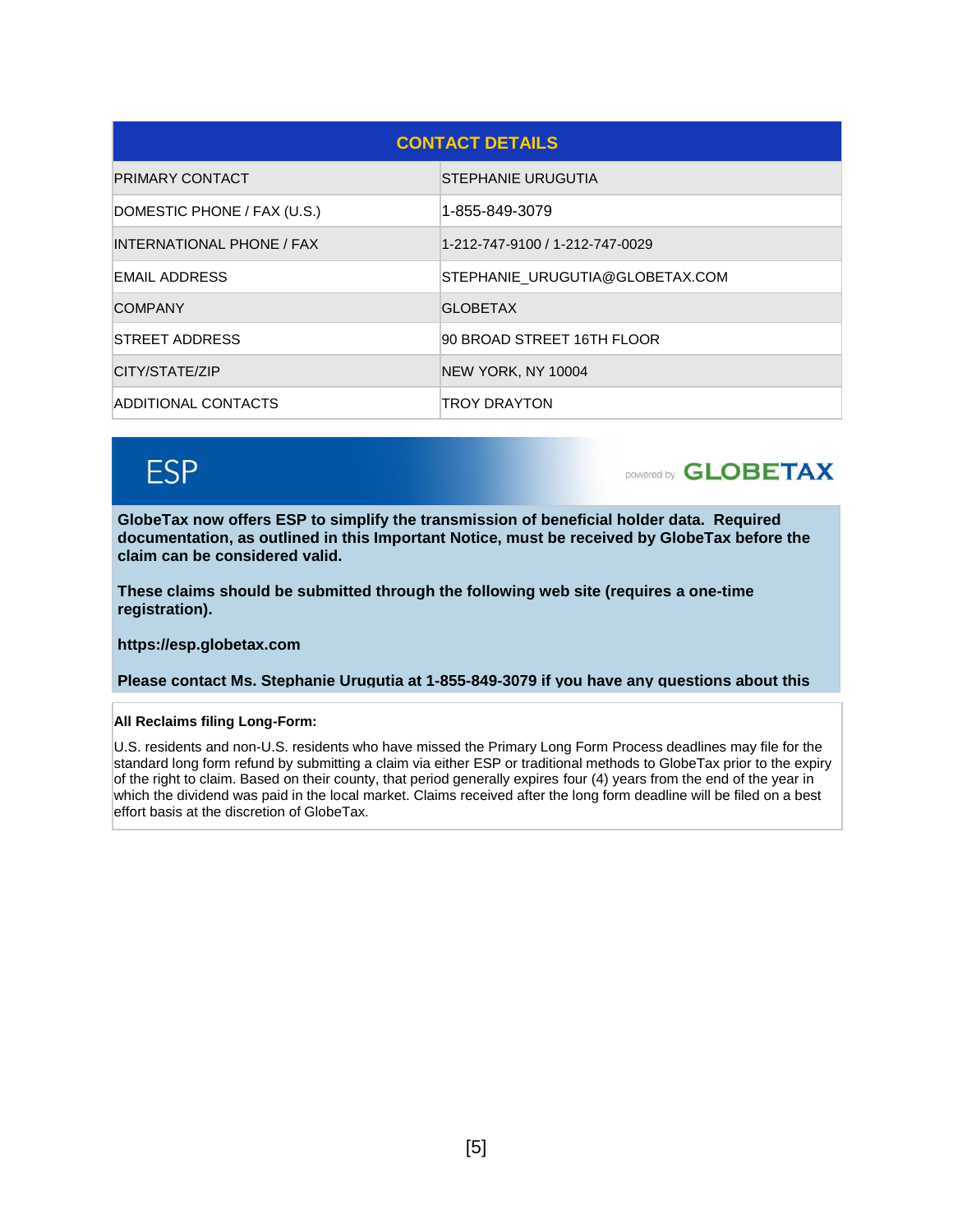# **FREQUENTLY ASKED QUESTIONS (FAQs)**

# **GENERAL QUESTIONS**

| <b>QUESTION</b>                                                           | <b>ANSWER</b>                                                                                                                                                                          |
|---------------------------------------------------------------------------|----------------------------------------------------------------------------------------------------------------------------------------------------------------------------------------|
| ARE THERE ANY ADDITIONAL ELIGIBILITY<br>REQUIREMENTS I SHOULD KNOW ABOUT? | YES. IF THE BENEFICIAL HOLDER IS ENGAGED IN A<br>TRADE OR BUSINESS IN BELGIUM THROUGH A<br>PERMANENT ESTABLISHMENT IN BELGIUM THEY<br>ARE INELIGIBLE TO CLAIM THROUGH THIS<br>PROCESS. |
| DO I NEED TO PHYSICALLY SEND ANY<br>DOCUMENTS TO GLOBETAX?                | YES, ALONG WITH THE ELECTRONIC SUBMISSION<br>WE NEED ALL REQUIRED DOCUMENTATION IN<br>ORIGINAL HARD COPY FORM.                                                                         |
| CAN I SIGN THE AUTHORIZATION ON BEHALF OF<br>MY CLIENT?                   | YES. HOWEVER IN ADDITION TO THE<br>AUTHORIZATION LETTER, YOU MUST PROVIDE A<br>POWER OF ATTORNEY FROM THE BENEFICIAL<br>OWNER GIVING YOU AUTHORIZATION TO SIGN ON<br>THEIR BEHALF.     |
| IS THE PROCESS FOR TAX RELIEF OFFERED BY<br>GLOBETAX AN OPTIONAL PROCESS? | YES, THIS IS A DISCRETIONARY, OPTIONAL<br>SERVICE.                                                                                                                                     |

| <b>RELIEF AT SOURCE / QUICK REFUND QUESTIONS</b>                                                                                        |                                                                                                                                                                                                                                                     |  |  |
|-----------------------------------------------------------------------------------------------------------------------------------------|-----------------------------------------------------------------------------------------------------------------------------------------------------------------------------------------------------------------------------------------------------|--|--|
| <b>QUESTION</b>                                                                                                                         | <b>ANSWER</b>                                                                                                                                                                                                                                       |  |  |
| DOES THE RELIEF AT SOURCE AND QUICK<br>REFUND HAVE A MINIMUM POSITION PER<br>BENEFICIAL HOLDER REQUIREMENT?                             | YES, RELIEF AT SOURCE AND QUICK CLAIMS MUST<br>RECLAIM AT LEAST \$25.00                                                                                                                                                                             |  |  |
| WILL I BE PAID THROUGH DTC FOR CLAIMS<br>SUBMITTED THROUGH THE RELIEF AT SOURCE<br>AND QUICK REFUND PROCESS?                            | YFS.                                                                                                                                                                                                                                                |  |  |
| WHAT HAPPENS IF THE PARTICIPANT MAKES<br>EXEMPT ELECTIONS THROUGH DTC BUT FAILS TO<br>SUBMIT ALL REQUIRED DOCUMENTATION TO<br>GLOBETAX? | ALL UNSUPPORTED SHARES WILL BE MOVED TO<br>THE 75% UNFAVORABLE RATE. YOU WILL STILL BE<br>ELIGIBLE TO CLAIM EXEMPTION THROUGH THE<br>LONG FORM PROCESS BUT THE PAYMENT WILL BE<br>DELAYED BY THE BELGIAN TAX AUTHORITIES BY A<br>MINIMUM OF 1 YEAR. |  |  |
| AM LDEALIIDEN TA EILE THDALICH ESD?                                                                                                     | NO. YOU MAY FILE THROUGH THE TRADITIONAL<br>RECLAIM METHOD BY PROVIDING ALL APPLICABLE                                                                                                                                                              |  |  |

AM I REQUIRED TO FILE THROUGH ESP?

FORM.

FORMS (DIV 276 OR ANNEXE 26) IN HARD COPY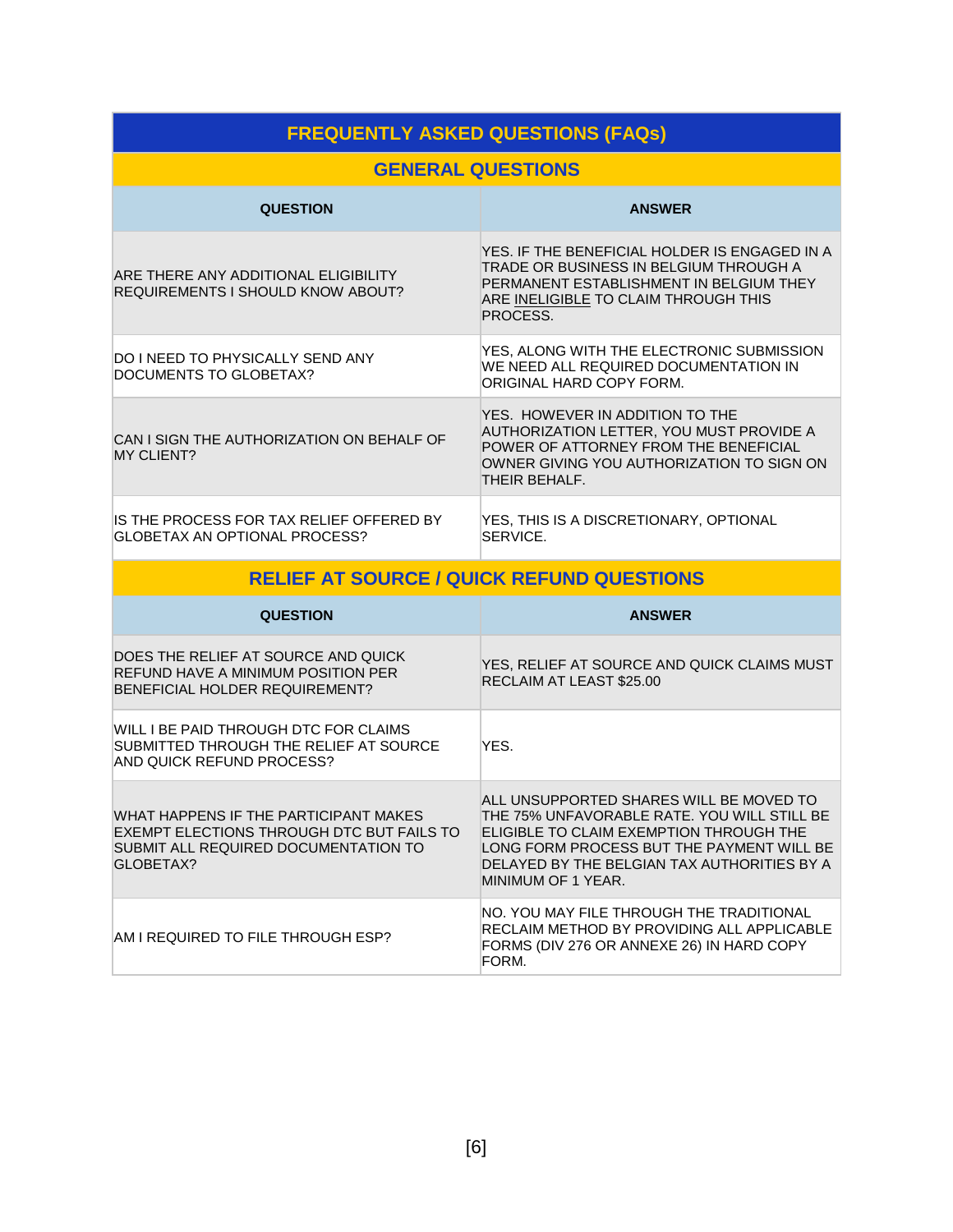| <b>LONG FORM QUESTIONS</b>                                                                         |                                                                                                                                                                                                                                                                                                                                                                                                                                                                                                                                                                                                                                                           |  |  |
|----------------------------------------------------------------------------------------------------|-----------------------------------------------------------------------------------------------------------------------------------------------------------------------------------------------------------------------------------------------------------------------------------------------------------------------------------------------------------------------------------------------------------------------------------------------------------------------------------------------------------------------------------------------------------------------------------------------------------------------------------------------------------|--|--|
| <b>QUESTION</b>                                                                                    | <b>ANSWER</b>                                                                                                                                                                                                                                                                                                                                                                                                                                                                                                                                                                                                                                             |  |  |
| WILL I BE PAID THROUGH DTC FOR CLAIMS<br>SUBMITTED THROUGH THE LONG FORM<br>PROCESS?               | NO, YOU WILL BE PAID BY CHECK                                                                                                                                                                                                                                                                                                                                                                                                                                                                                                                                                                                                                             |  |  |
| HOW LONG DOES IT TAKE FOR LONG FORM<br><b>CLAIMS TO BE PAID?</b>                                   | <b>GENERALLY 1-2 YEARS.</b>                                                                                                                                                                                                                                                                                                                                                                                                                                                                                                                                                                                                                               |  |  |
| DOES THE LONG FORM PROCESS HAVE A<br>MINIMUM POSITION PER BENEFICIAL HOLDER<br><b>REQUIREMENT?</b> | YES, LONG FORM CLAIMS MUST RECLAIM AT LEAST<br>\$25.00                                                                                                                                                                                                                                                                                                                                                                                                                                                                                                                                                                                                    |  |  |
| IS THIS LONG FORM PROCESS FREE OF<br>CHARGE?                                                       | NO. THIS TAX RECLAIM ASSISTANCE SERVICE IS<br>WHOLLY VOLUNTARY AND DISCRETIONARY. FEES<br>WILL BE CHARGED FOR THIS ASSISTANCE SERVICE<br>OF UP TO \$0.0075 PER SHARE FOR STANDARD LONG<br>FORM RECLAIMS WITH A MINIMUM OF \$25.00.<br>RECLAIMS RECEIVED POST DEADLINE CANNOT BE<br>ASSURED AND MAY BE SUBJECT TO A PER<br>BENEFICIARY FEE AS WELL AS OTHER CHARGES.<br>FEES OR EXPENSES PAYABLE BY OR DUE TO<br>GLOBETAX OR ITS AGENTS, INCLUDING THE<br>CUSTODIAN OR TAX AUTHORITIES. IN ADDITION,<br>CHARGES MAY APPLY TO ANY LONG FORM CLAIMS<br>REJECTED OR NOT ACCEPTED BY THE CUSTODIAN.<br>FEES PAID TO GLOBETAX MAY BE SHARED WITH ITS<br>AGENTS. |  |  |

# **DISCLAIMER**

#### *Warning and Disclaimer:*

GlobeTax will not be responsible for the truth or accuracy of any submissions received by it and, by following the procedures set forth herein or otherwise submitting any information, all submitting holders of Euronav shares, and their agents, shall be agreeing to indemnify and hold harmless GlobeTax and its agents for any and all losses, liabilities, fees and (including reasonable fees and expenses of counsel) incurred by any of them in connection therewith or arising there from. GlobeTax and its agents will be relying upon the truth and accuracy of any and all submissions received by them in connection with the tax relief process and shall hold submitting holders of Euronav shares and their agents, liable and responsible for any losses incurred in connection therewith or arising there from. There is no guarantee that the applicable tax authorities or the applicable issuer will accept submissions for relief. Neither GlobeTax nor its agents shall be responsible or liable to any holders of Euronav shares in connection with any matters related to, arising from, or in connection with the tax relief process described herein.

All tax information contained in this Important Notice is based on a good faith compilation of information obtained and received from multiple sources. The information is subject to change. Actual deadlines frequently vary from the statutory deadlines because of local market conditions and advanced deadlines set by local agents. To mitigate risk it is strongly advised that DTC Participants file their claims as soon as possible as GlobeTax and/or their agents will not be liable for claims filed less than six months before the specified deadline. In the event that local market rules, whether implemented by a local agent or a Tax Authority, conflict with the information provided in the important notice, either prior to or after publication, the local market rules will prevail.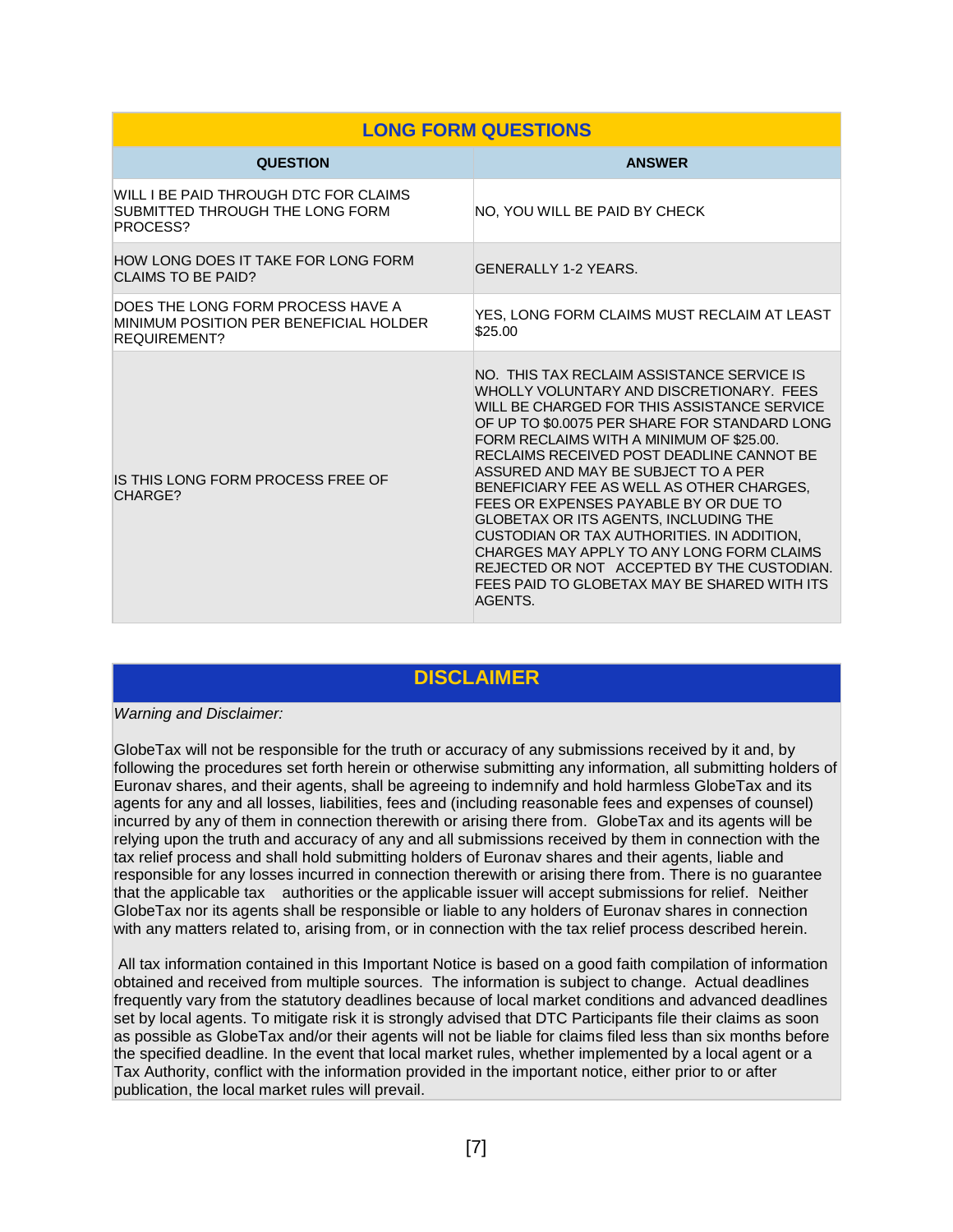# **EXHIBIT A – FAVORABLE 15% LONG FORM**

| <b>COUNTRY</b>                         | <b>ENTRY INTO FORCE</b> | <b>DIVIDENDS</b> |                |
|----------------------------------------|-------------------------|------------------|----------------|
|                                        |                         | General          | <b>Reduced</b> |
| <b>ALBANIA</b>                         | 1/9/2004                | 15               | $5*$           |
| <b>ALGERIA</b>                         | 10/1/2003               | 15               | 15             |
| ARGENTINA                              | 22/07/1999              | 15               | $10*$          |
| <b>ARMENIA</b>                         | 1/10/2001               | 15               | $5^*$          |
| <b>AUSTRALIA</b>                       | 1/11/1979               | 15               | 15             |
| <b>AUSTRIA</b>                         | 28/06/1973              | 15               | 15             |
| <b>AZERBAIJAN</b>                      | 12/8/2004               | 15               | $5* / 10**$    |
| <b>BANGLADESH</b>                      | 9/12/1997               | 15               | 15             |
| <b>BELARUS</b>                         | 13/10/1998              | 15               | $5*$           |
| BOSNIA HERZEGOVINA (former YUGOSLAVIA) | 26/05/1983              | 15               | $10*$          |
| <b>BRAZIL</b>                          | 13/07/1973              | 15               | 10             |
| <b>CANADA</b>                          | 6/10/2004               | 15               | $5^*$          |
| <b>CHILE</b>                           | 5/5/2010                | 15               | $0^*$          |
| <b>COTE D'IVOIRE</b>                   | 30/12/1980              | 15               | 15             |
| <b>CROATIA</b>                         | 1/4/2004                | 15               | $5*$           |
| <b>CYPRUS</b>                          | 8/12/1999               | 15               | $10*$          |
| <b>CZECH REPUBLIC</b>                  | 24/07/2000              | 15               | $5*$           |
| <b>DENMARK</b>                         | 31/12/1970              | 15               | 0              |
| <b>ECUADOR</b>                         | 18/03/2004              | 15               | 15             |
| <b>ESTONIA</b>                         | 15/04/2003              | 15               | $5*$           |
| <b>FINLAND</b>                         | 27/12/1978              | 15               | $5*$           |
| <b>FRANCE</b>                          | 17/06/1965              | 15               | $10*$          |
| <b>GABON</b>                           | 13/05/2005              | 15               | 15             |
| <b>GEORGIA</b>                         | 4/5/2004                | 15               | $5^*$          |
| <b>GERMANY</b>                         | 30/07/1969              | 15               | 15             |
| <b>GHANA</b>                           | 17/10/2008              | 15               | $10*$          |
| <b>GREECE</b>                          | 30/12/2005              | 15               | $5^*$          |
| <b>HONG KONG</b>                       | 7/10/2004               | 15               | $0/5$ *        |
| <b>ICELAND</b>                         | 19/06/2003              | 15               | $5*$           |
| <b>INDIA</b>                           | 1/10/1997               | 15               | 15             |
| <b>INDONESIA</b>                       | 7/11/2001               | 15               | $10*$          |
| <b>IRELAND</b>                         | 31/12/1973              | 15               | 15             |
| <b>ISRAEL</b>                          | 4/11/1975               | 15               | 15             |
| <b>ITALY</b>                           | 29/07/1989              | 15               | 15             |
| <b>JAPAN</b>                           | 16/04/1970              | 15               | $5*$           |
| <b>KAZAKHSTAN</b>                      | 13/04/2000              | 15               | $5^*$          |
| <b>KYRGYZSTAN (former USSR)</b>        | 8/1/1991                | 15               | 15             |
| LATVIA                                 | 7/5/2003                | 15               | $5^*$          |
| LITHUANIA                              | 5/5/2003                | 15               | $5^*$          |
| <b>LUXEMBOURG</b>                      | 30/12/1972              | 15               | $10*$          |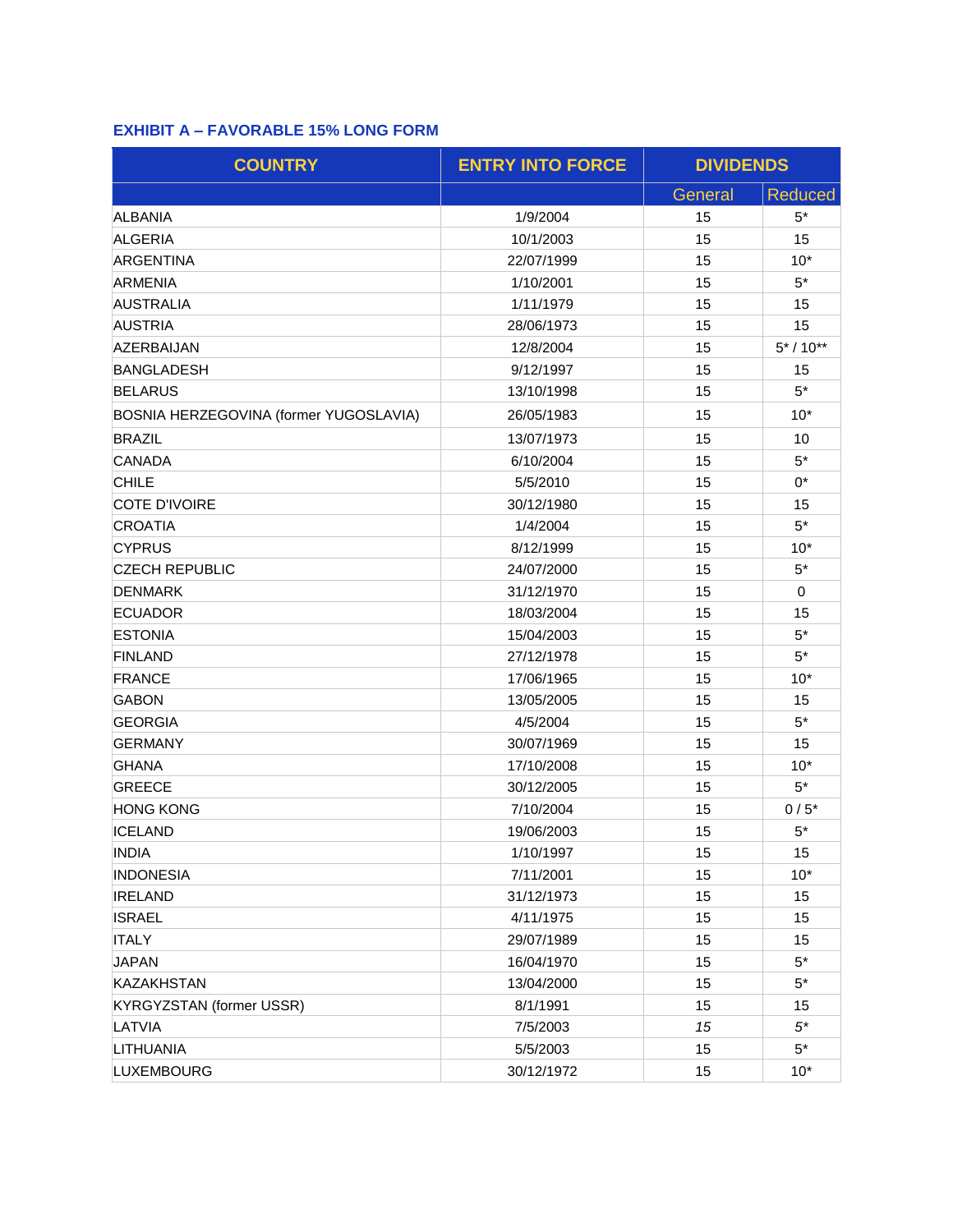## **EXHIBIT A – FAVORABLE 15% LONG FORM**

| <b>COUNTRY</b>             | <b>ENTRY INTO FORCE</b> | <b>DIVIDENDS</b> |                |
|----------------------------|-------------------------|------------------|----------------|
|                            |                         | General          | <b>Reduced</b> |
| <b>MALAYSIA</b>            | 14/08/1975              | 15               | 15             |
| <b>MALTA</b>               | 3/1/1975                | 15               | 15             |
| <b>MEXICO</b>              | 1/2/1997                | 15               | $5*$           |
| MOLDOVA (former USSR)      | 8/1/1991                | 15               | 15             |
| <b>MONGOLIA</b>            | 30/03/2000              | 15               | $5*$           |
| <b>MONTENEGRO</b>          | 26/05/1983              | 15               | $10*$          |
| <b>NETHERLANDS</b>         | 31/12/2002              | 15               | $5*$           |
| <b>NEW ZEALAND</b>         | 8/12/1983               | 15               | 15             |
| <b>NIGERIA</b>             | 27/10/1994              | 15               | $12.5*$        |
| <b>NORWAY</b>              | 4/10/1991               | 15               | $5*$           |
| <b>PAKISTAN</b>            | 2/9/1983                | 15               | 15             |
| <b>PHILIPPINES</b>         | 9/7/1980                | 15               | $10*$          |
| <b>POLAND</b>              | 29/04/2004              | 15               | $5*$           |
| PORTUGAL                   | 19/02/1971              | 15               | 15             |
| <b>ROMANIA</b>             | 17/10/1998              | 15               | $5*$           |
| <b>RWANDA</b>              | 6/7/2010                | 15               | $\mathbf 0$    |
| <b>SAN MARINO</b>          | 25/06/2007              | 15               | $0^*/5^{**}$   |
| <b>SENEGAL</b>             | 4/2/1993                | 15               | 15             |
| <b>SERBIA</b>              | 26/05/1983              | 15               | $10*$          |
| <b>SINGAPORE</b>           | 27/11/2008              | 15               | $5*$           |
| <b>SLOVAK REPUBLIC</b>     | 13/06/2000              | 15               | $5*$           |
| <b>SLOVENIA</b>            | 2/10/2002               | 15               | $5*$           |
| <b>SOUTH AFRICA</b>        | 10/10/1998              | 15               | $5*$           |
| <b>SOUTH KOREA</b>         | 19/09/1979              | 15               | 15             |
| <b>SPAIN</b>               | 25/06/2003              | 15               | $0^*$          |
| <b>SRI LANKA</b>           | 12/6/1985               | 15               | 15             |
| <b>SWEDEN</b>              | 24/02/1993              | 15               | $5*$           |
| <b>SWITZERLAND</b>         | 26/09/1980              | 15               | $10*$          |
| TAJIKISTAN (former USSR)   | 8/1/1991                | 15               | 15             |
| <b>TUNISIA</b>             | 16/10/1976              | 15               | 5              |
| TURKMENISTAN (former USSR) | 8/1/1991                | 15               | 15             |
| <b>UKRAINE</b>             | 25/02/1999              | 15               | $5*$           |
| UNITED STATES OF AMERICA   | 28/12/2007              | 15               | $0/5*$         |
| <b>UZBEKISTAN</b>          | 8/7/1999                | 15               | $5^*$          |
| VENEZUELA                  | 13/11/1998              | 15               | $5*$           |
| VIETNAM                    | 25/06/1999              | 15               | $5* / 10**$    |

\* / \*\* in cases of multiple tax rates, the lower rate typically refers to a minimum of 10% (or 25%) of outstanding shares, please contact your tax advisor or GlobeTax for specific details.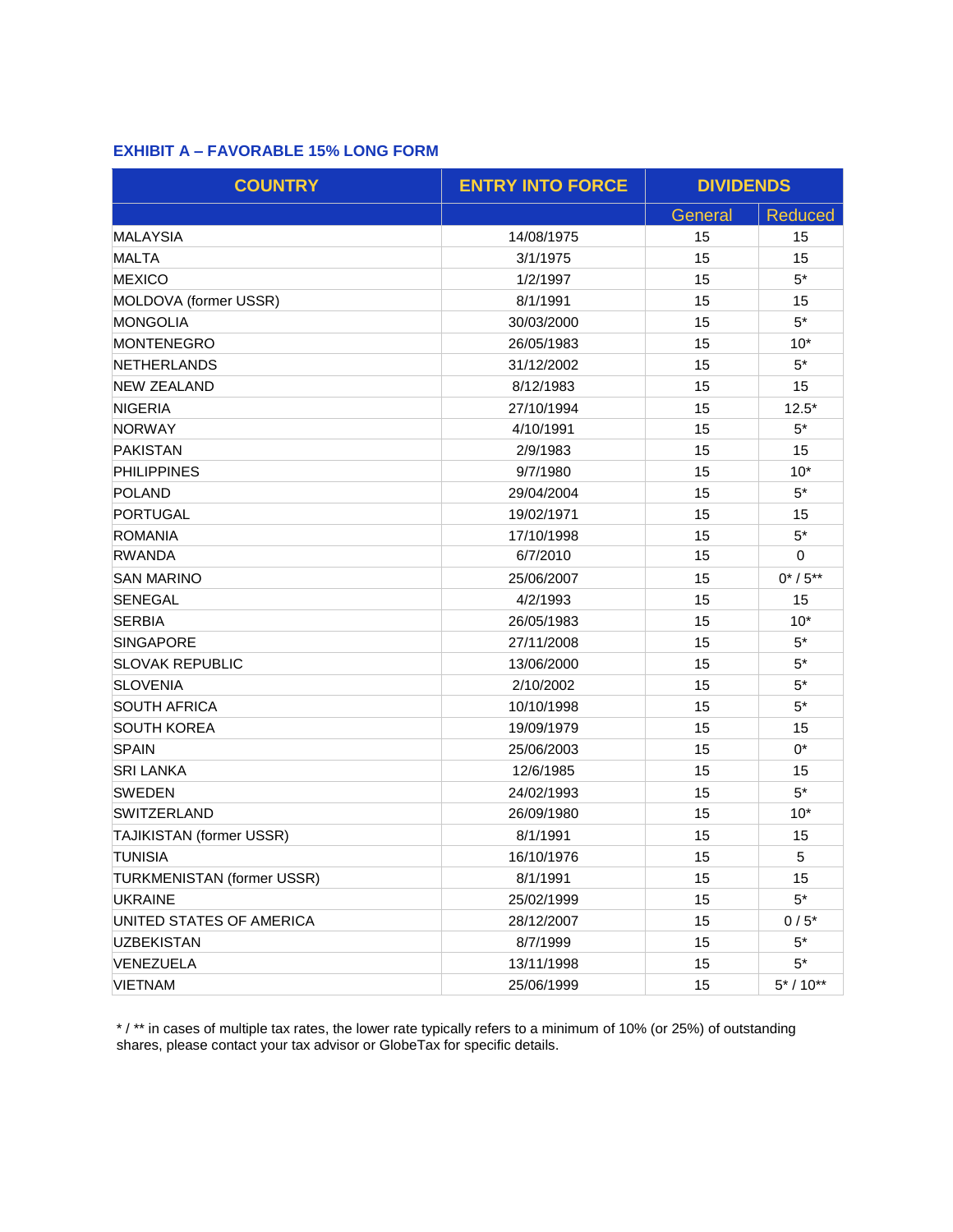#### **EXHIBIT B — COVER LETTER** *(Please place on your Company Letterhead)*

**[DATE]** GlobeTax 90 Broad Street, 16<sup>th</sup> Floor New York, NY 10004-2205 Attn: Belgium Tax Reclaims

Enclosed please find tax reclamation documents, which we are submitting on behalf of our clients who wish to avoid excess withholding tax on Belgian shares. We, **[NAME OF DTC PARTICIPANT]** , also identified as DTC participant number **[DTC PARTICIPANT NUMBER]**, hereby state that each beneficial owner cited below held the respective amount of shares on the record date of **May 19, 2015** the security **Euronav (cusip: B38564108).**

Below is the list of beneficial owners and their holdings, which total **[TOTAL # OF SHARES CITED BELOW]** shares. As required, the forms and a certification of residency document (Form 6166) if applicable, are enclosed for each beneficial owner. The information is as follows:

| Name of Beneficial Owner                                                                              | <b>Address of</b>       | Tax Payer I.D. # | <b>Type of Account</b> | # of Shares Held | <b>Reclaim %</b> |
|-------------------------------------------------------------------------------------------------------|-------------------------|------------------|------------------------|------------------|------------------|
|                                                                                                       | <b>Beneficial Owner</b> |                  |                        |                  |                  |
|                                                                                                       |                         |                  |                        |                  |                  |
|                                                                                                       |                         |                  |                        |                  |                  |
| (2)                                                                                                   |                         |                  |                        |                  |                  |
|                                                                                                       |                         |                  |                        |                  |                  |
| Note: for more than 5 Beneficial Owners, please provide an excel breakdown of shareholder information |                         |                  |                        |                  |                  |

**Total Shares: \_\_\_\_\_\_\_\_\_\_\_\_\_\_\_\_\_**

We ask that GlobeTax apply to the Belgian tax authority for the reduced withholding tax rate on the above beneficial owners' behalf. Please contact the undersigned at [SIGNATORY'S TELEPHONE NUMBER] should you have any questions.

#### **Indemnification**

II We certify that to the best of my knowledge the individual beneficial owners are eligible for the preferential rates as stated herein and I declare that I have performed all the necessary due diligence to satisfy myself as to the accuracy of the information submitted to me by these beneficial owners.

GlobeTax is not liable for failure to secure the refund and any funds erroneously received shall be immediately returned to GlobeTax, including any interest, additions to tax or penalties thereon. This is not tax advice. Please consult your tax advisor.

Sincerely,

[Signature of authorized signatory for DTC Participant]

**[NAME AND TITLE OF AUTHORIZED OFFICER FOR DTC PARTICIPANT]**

PAYMENT ADDRESS:

\_\_\_\_\_\_\_\_\_\_\_\_\_\_\_\_\_\_\_\_\_\_\_\_\_\_\_ \_\_\_\_\_\_\_\_\_\_\_\_\_\_\_\_\_\_\_\_\_\_\_\_\_\_\_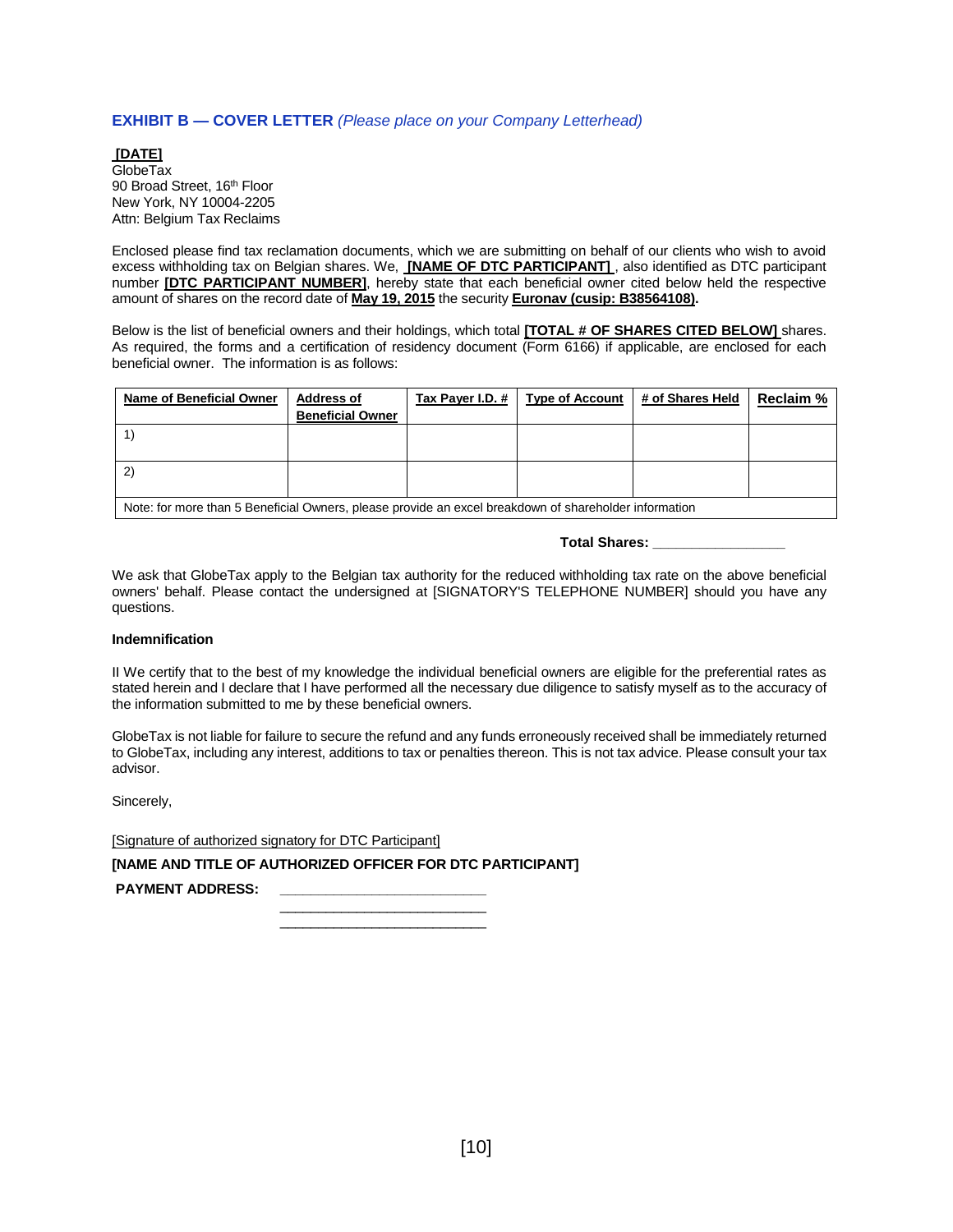#### **EXHIBIT C — ANNEXE 26 REQUIRED FOR TAX EXEMPT BELGIAN TAX RECLAIM FILINGS**

| <b>ANNEXE 26</b>                                                                                                                                                                                                                                                                                                                                                      |  |  |  |  |  |
|-----------------------------------------------------------------------------------------------------------------------------------------------------------------------------------------------------------------------------------------------------------------------------------------------------------------------------------------------------------------------|--|--|--|--|--|
| <b>PRECOMPTE MOBILIER</b><br>perçu par voie de retenue sur certains revenus de capitaux mobiliers                                                                                                                                                                                                                                                                     |  |  |  |  |  |
| <b>ATTESTATION</b>                                                                                                                                                                                                                                                                                                                                                    |  |  |  |  |  |
| Établie conformément à l'article 117, §2, de l'A.R. d'exécution C.I.R. 92 en ce qui concerne les revenus d'actions<br>ou parts de capitaux investis alloués à certains épargnants non-résidents                                                                                                                                                                       |  |  |  |  |  |
| IMPORTANT: l'exonération n'est pas accordée lorsque l'épargnant non-résident, bien qu'il gère en son nom les<br>actions ou parts ou les parts de capitaux investis, est tenu d'en verser le produit au bénéficiaire final en vertu d'une<br>obligation contractuelle sauf si le bénéficiaire final est également un non-résident visé à l'article 106, § 2 de l'A.R./ |  |  |  |  |  |
| nom, prénoms ou dénomination et adresse complètes du déposant titulaire à la Banque                                                                                                                                                                                                                                                                                   |  |  |  |  |  |
|                                                                                                                                                                                                                                                                                                                                                                       |  |  |  |  |  |
| certifie :                                                                                                                                                                                                                                                                                                                                                            |  |  |  |  |  |
| $1^{\circ}$<br>Qu'il n'a pas en Belgique:                                                                                                                                                                                                                                                                                                                             |  |  |  |  |  |
| a) son domicile ou le siège de sa fortune;<br>b) son siège social, son principal établissement administratif, son siège de direction                                                                                                                                                                                                                                  |  |  |  |  |  |
| $2^{\circ}$<br>Qu'il est propriétaire ou usufruitier des actions ou parts déposées à découvert;                                                                                                                                                                                                                                                                       |  |  |  |  |  |
| $3^\circ$<br>Que son objet social consiste uniquement en la gestion et le placement de fonds récoltés dans le but de<br>servir des retraites légales ou complémentaires et qu'il se livre sans but lucratif exclusivement à des opérations<br>visées à l'article 182, 2°, du C.I.R. 92 ;                                                                              |  |  |  |  |  |
| $4^{\circ}$<br>Qu'il est exempté de tout impôt sur les revenus dans le pays où il est résident.                                                                                                                                                                                                                                                                       |  |  |  |  |  |
| s'engage a signaler immédiatement à la banque toute modification qui affecterait l'exactitude de la présente<br>attestation. En cas de déclaration inexacte, le bénéficiaire final des revenus devient redevable du précompte<br>mobilier belge.                                                                                                                      |  |  |  |  |  |
|                                                                                                                                                                                                                                                                                                                                                                       |  |  |  |  |  |
| Signatures*                                                                                                                                                                                                                                                                                                                                                           |  |  |  |  |  |
| *La (les) signature(s) autorisée(s) doit (doivent) être suivie(s) de la qualité du (des) signataire(s).                                                                                                                                                                                                                                                               |  |  |  |  |  |
|                                                                                                                                                                                                                                                                                                                                                                       |  |  |  |  |  |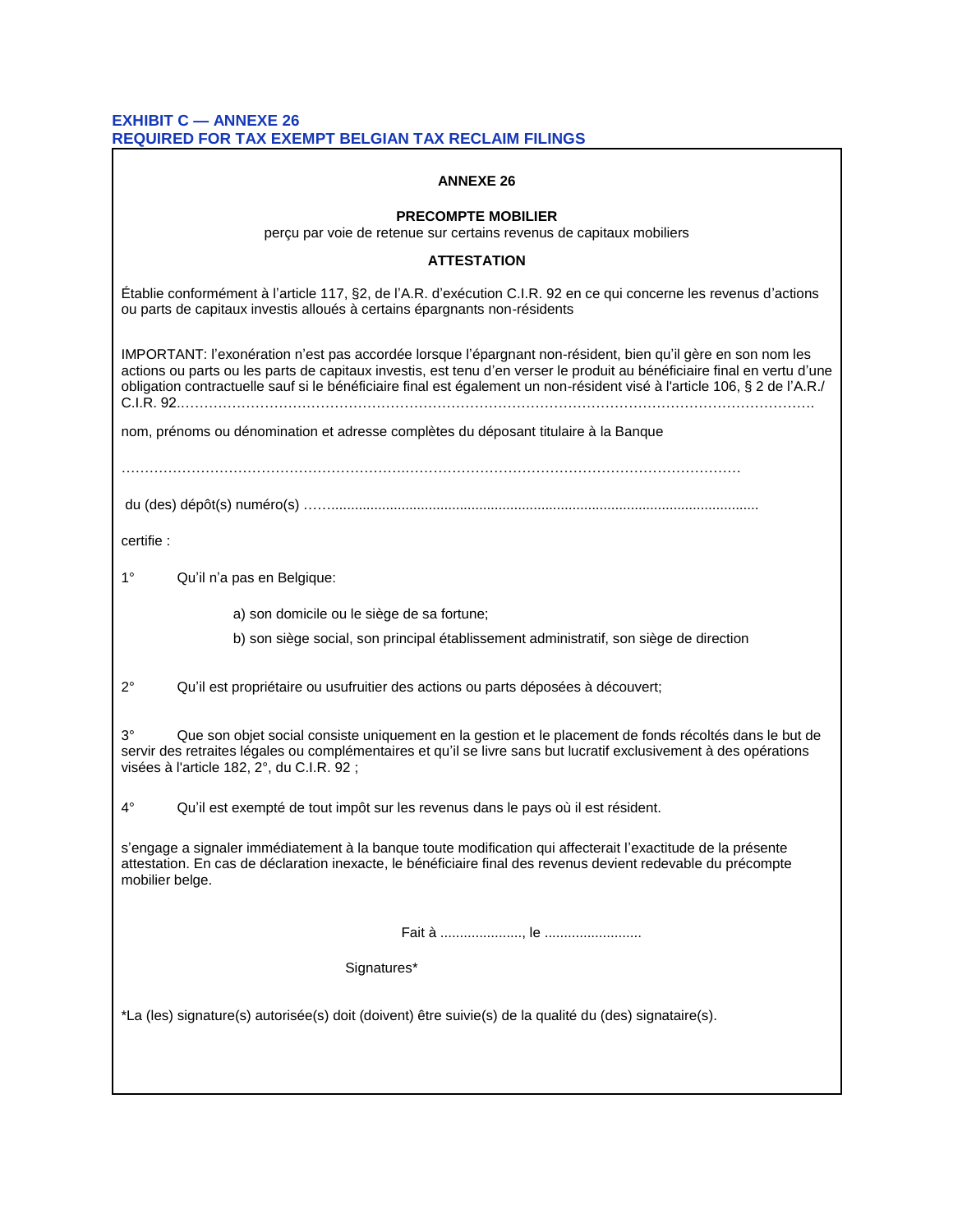#### **EXHIBIT D - CERTIFICATION OF DIVIDEND PAYMENT REQUIRED FOR BELGIAN TAX RECLAIM FILINGS THIS DOCUMENT MUST BE PREPARED ON THE DTC PARTICIPANT'S LETTERHEAD**

# **CERTIFICATION OF DIVIDEND PAYMENT**

We hereby confirm that: **<Beneficial Owner Name> <B/O Address#1> <B/O Address#2>**

Was a recipient of a coupon, payable on **28 MAY 2015** on a position of:

**<Share Amount>** shares of **EURONAV** with the gross dividend rate of EUR **<TBD please contact GlobeTax>**

the payment was distributed as follows:

gross dividend<br>
less: 25% withholding tax<br> **EUR<25% of Gross>** less: 25% withholding tax Net dividend EUR**<75% of Gross>**

Amount to be refunded EUR**<5% - 25% of Gross>**

Certified By<br>Authorized Signature

Authorized Signature  $\Box$ 

Name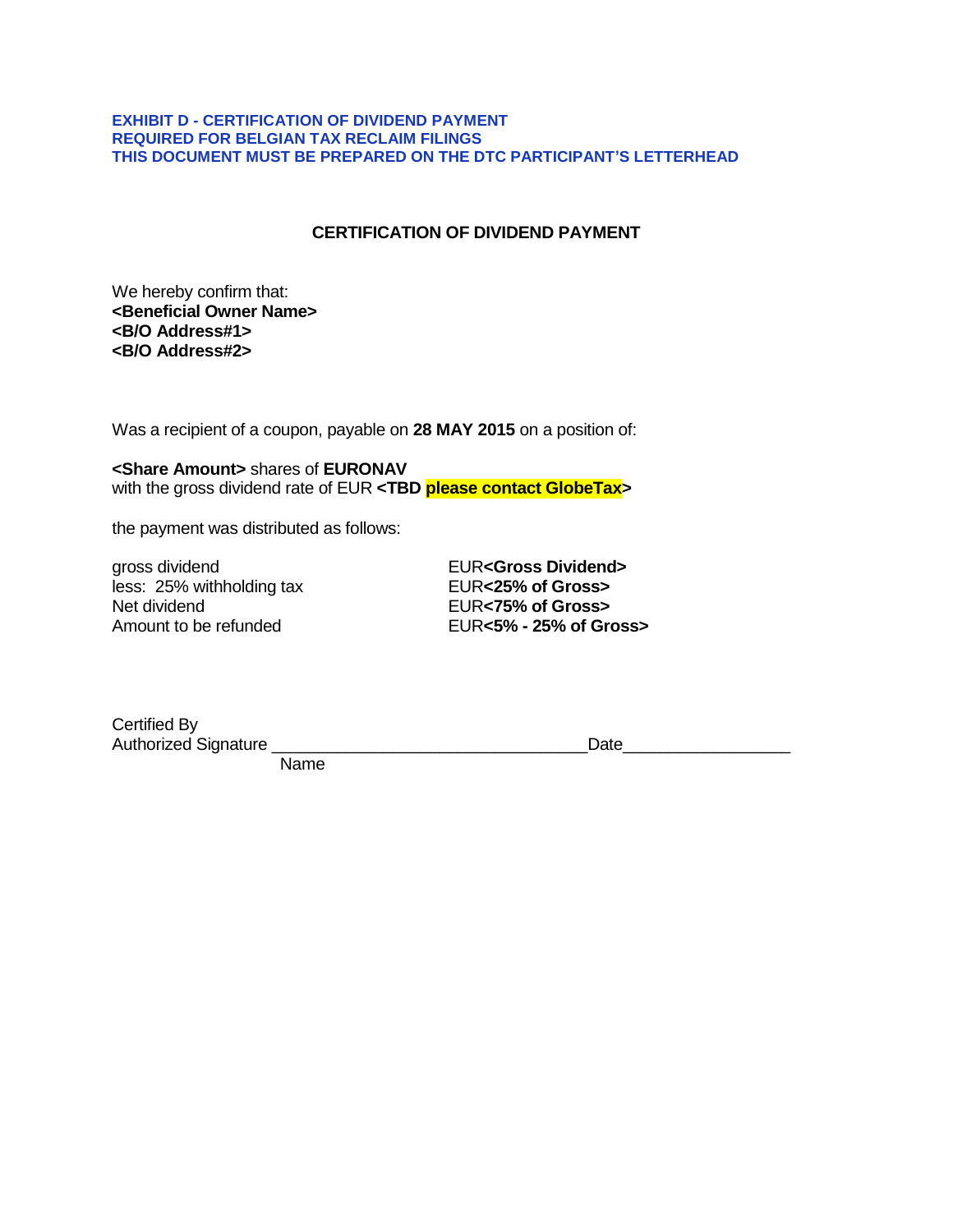#### **EXHIBIT E - AUTHORIZATION LETTER**

### **Authorization to Perform Tax Reclamation With Respect to Claims in Belgium ("Authorization")**

The undersigned hereby makes, constitutes and appoints Globe Tax Services Incorporated ("GlobeTax"), a New York corporation having its principal place of business at 90 Broad Street, New York, NY 10004-2205, U.S.A. as its true and lawful attorney-in-fact and agent, to sign and file with applicable authorities any and all applications, requests, or claims for refund, reduction, repayment, and credit of, or exemption or relief from, any withholding or similar taxes on income on securities in the custody of the Custodian specified below from the Kingdom of Belgium and its various instrumentalities, including to obtain any documents from government agencies or other information required for that purpose, and to receive and distribute funds received in connection therewith, that are submitted to GlobeTax and/or the applicable depositary.

We have caused this Authorization to be executed by our duly authorized representative this \_\_\_\_\_\_\_ day of \_\_\_\_\_\_\_\_\_\_\_\_\_, \_\_\_\_\_\_\_.

| For:                         | <beneficial name="" owner=""></beneficial>                       |
|------------------------------|------------------------------------------------------------------|
|                              |                                                                  |
| Address:                     | <beneficial address="" owner=""></beneficial>                    |
| <b>Country of Residence:</b> | <beneficial country="" of="" owner="" residence=""></beneficial> |
| Tax ID # (USA Only):         | <ssn# tin#=""></ssn#>                                            |
| Custodian (Participant):     | <dtc name="" participant=""></dtc>                               |
| DTC#:                        | <dtc #="" participant=""></dtc>                                  |
|                              |                                                                  |
|                              |                                                                  |

| Signature: |  |
|------------|--|
|            |  |

| Name:<br> |  |  |  |
|-----------|--|--|--|
|           |  |  |  |

| Title: |  |  |  |
|--------|--|--|--|
|        |  |  |  |